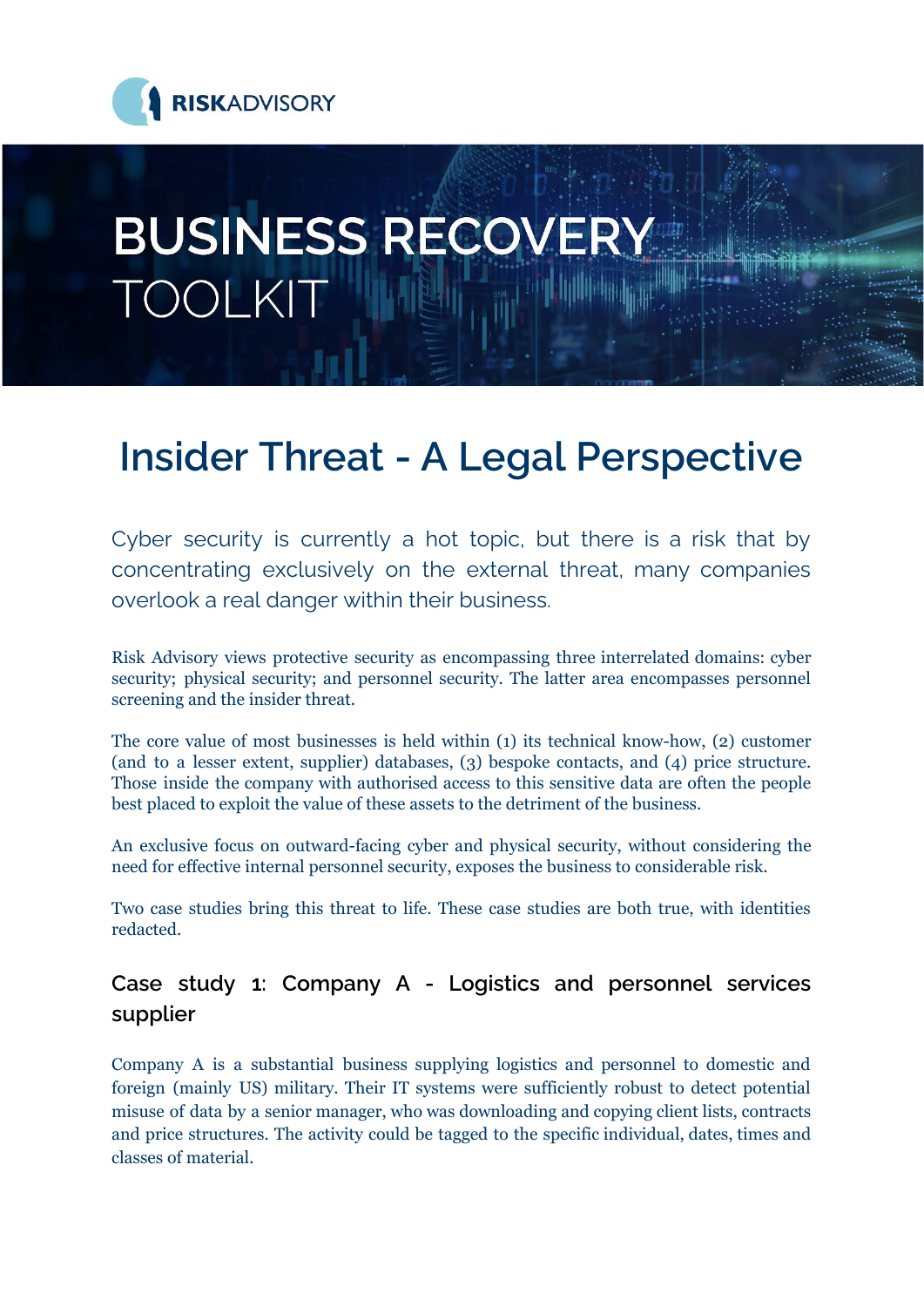

This material was being forwarded to external sources, including a counterpart in a competing business, and it appeared that the intention was to gain commercial advantage through insider knowledge.

The evidence was sufficiently compelling to enable lawyers to obtain a Search Order from the High Court, authorising entry of the homes of the senior manager and his counterpart and seizure of relevant electronic and hard copy evidence.

The order was executed at both locations simultaneously, to avoid the possibility of evidence being destroyed or hidden through them warning each other. In each case the search was supervised by an independent solicitor, and the electronic search conducted by an independent IT expert who imaged every electronic device on the properties.

The electronic data was removed to a secure evidence store, and keyword searches undertaken to identify relevant evidence. The evidence collated was sufficient for HCR to return to Court and obtain further orders (known as "Springboard relief"):

- 1. Forbidding the two parties from contacting named individuals and entities for a specified period
- 2. Compelling the two parties to deliver specific documents to Company A, delete all electronic copies, and allow access to Company A's IT experts to verify deletion
- 3. Compensation to Company A for losses and costs sustained, totalling over £500,000.

#### **Case study 2: Company B - List X supplier to UK Ministry of Defence (MoD)**

Company B is a List X supplier of technology to the UK MoD. They detected a potential misuse of data by a senior manager, however despite robust cyber-security against external threats the internal procedures and safeguards were virtually non-existent. Access was not restricted or password protected, USB's and devices were pooled and shared, and activity could not be tagged to individuals, dates and times.

In this case legal advice was not to apply for a Search Order, thereby saving significant wasted cost as Courts will only authorise a dramatic invasion of privacy in exceptional cases and many applications are refused, leaving applicants with large, unrecoverable legal bills. Similarly, legal advice was against seeking a Springboard injunction, as without the evidence, the financial risk was too great.

Company B was not sure whether to report the security breach to the MoD, and legal advice was a categorical yes. If an unreported breach was discovered later, they risked permanent loss of List X status leading to the probable loss of the business.